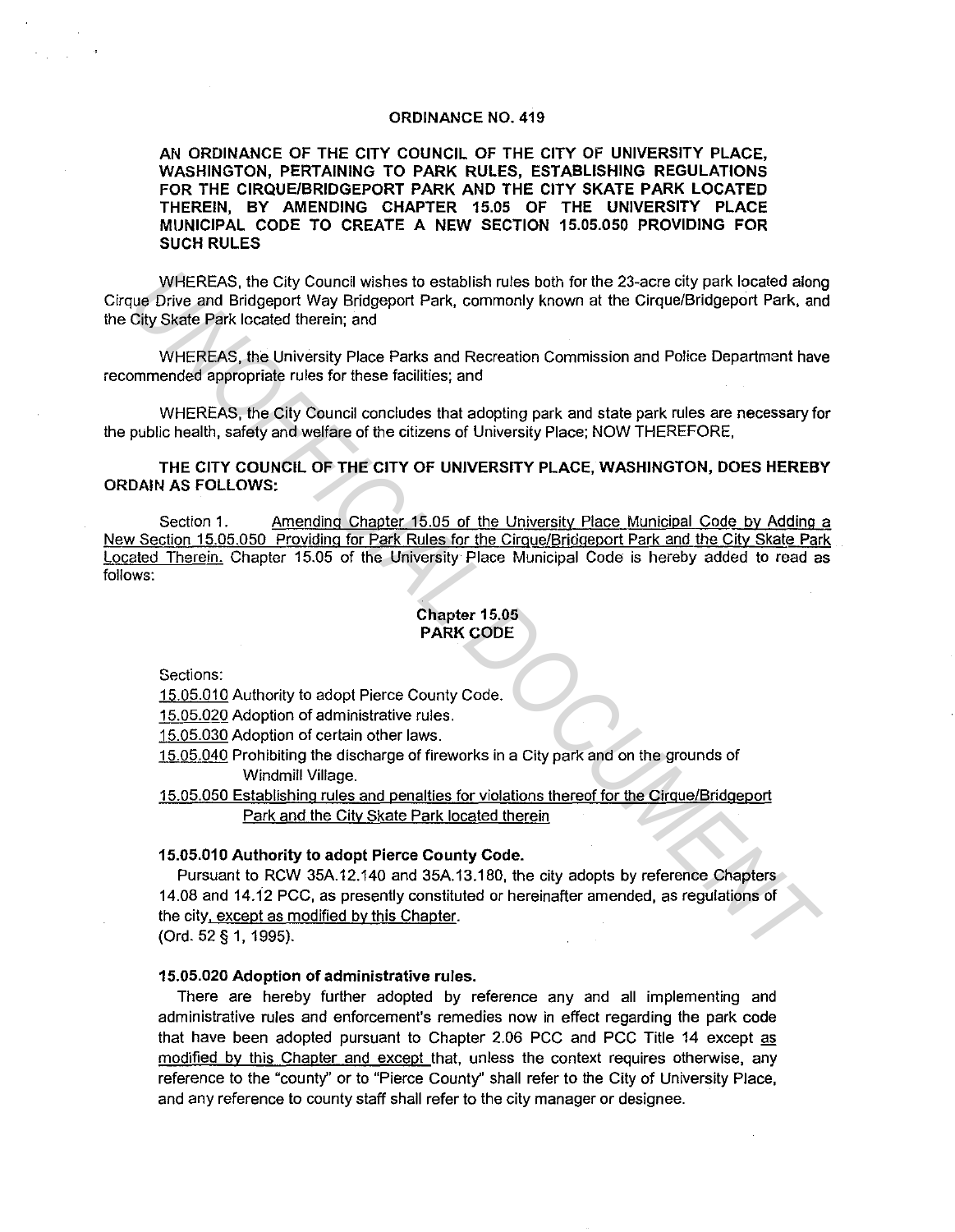(Ord. 52 § 2. 1995).

## **15.05.030 Adoption of certain other laws.**

To the extent that any provision of the Pierce County Code, or any other law, rule or regulation referenced in the park code, is necessary or convenient to establish the validity, enforceability or interpretation of the code section. then such provision of the Pierce County Code and chapter, or other law, rule or regulation, is hereby adopted by reference.

(Ord. 52 § 3, 1995).

# **15.05.040 Prohibiting the discharge of fireworks in a City park and on the grounds of Windmill Village.**

It shall be unlawful to discharge fireworks either in a City park or on the grounds of Windmill Village. Any violation of this section shall be a misdemeanor subject to the penalties set forth in UPMC 1.15.020. (Ord. 52 § 3, 1995).<br> **1505,040 Prohibiting the discharge of fireworks in a City park and on the grounds of Windmill Village.**<br> **U. shall be unlevely** to discharge fireworks either in a City park or on the grounds of Windm

(Ord. 324 § **1,** 2001 ).

# **15.05.050 Establishing rules and penalties for violations thereof for the Cirque/Bridgeport Park and the City Skate Park located therein**

- A. These rules supplement Chapters 14.08 and 14.12 of the Pierce County Code but in case of a conflict, the provisions of this section shall govern.
- B. Establishing rules for Cirque Bridgeport Park. The following rules apply to all areas of the Cirque Bridgeport Park, including the Skateboard Park area.
	- 1. Violence and weapons of any kind are prohibited.
	- 2. No glass containers are permitted in the Park.
	- 3. Vandalism and graffiti are prohibited.
	- 4. Motorized scooters are prohibited in the Park. A motorized scooter means a footboard mounted upon two or more wheels controlled by an upright handle and propelled by a motor.
	- 5. No littering.
	- 6. No alcohol or illegal substances are permitted in the Park.
	- 7. No pets permitted off leash.
	- 8. No skating or skateboarding in the parking area.
	- 9. No special events, competitions, or contests are allowed without prior approval of the City of University Place.
	- 10. Use of the park before or after the posted hours of operation is prohibited.
- C. Rules for the City Skate Park within the Cirque/Bridgeport Park. These rules apply to the fenced and concrete City Skate Park. In addition to those rules set forth in subsection (B) above. the following rules apply to the Skateboard Park area.
	- 1. Helmets are required.
	- 2. Bicycles. in-line skates. and scooters are permitted only in the areas designated by signs in the Skate Park.
	- 3. Spectators are prohibited in skating areas.
	- 4. No modifications to the ramps. handrails, bowls or other structures are permitted.
	- 5. No pets permitted.
	- 6. No bicycles permitted in the advanced skating area.
- D. Violation and Penalty. A violation of any rule in this subsection shall be a misdemeanor subject to the penalties set forth in UPMC 1.15.020.